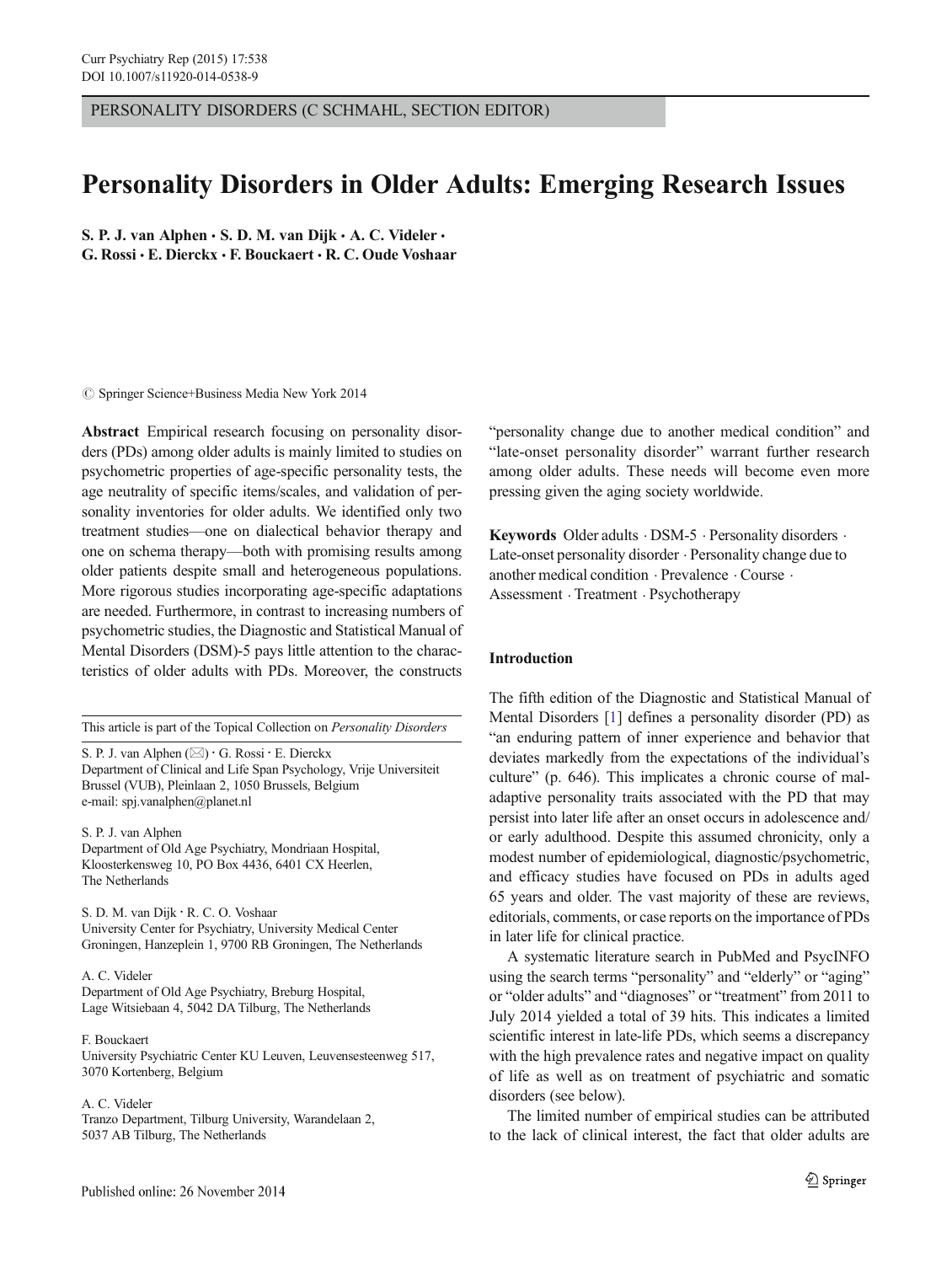difficult to include in large-scale studies due to the complexities of multi-morbidity, high dropout rates, unwillingness to participate, or incapacity to give informed consent. Furthermore, the suitability of the Diagnostic and Statistical Manual of Mental Disorders (DSM)'s definition of PDs appears to be limited in the case of older adults; it is often impossible to trace the personality functioning of an individual over the course of decades. Furthermore, a number of DSM criteria—those related to work and relationships, for example—are inappropriate for many older adults [[2](#page-5-0)•]. Although the age neutrality of the DSM criteria has been subject to much debate in the literature [[3](#page-5-0), [4\]](#page-5-0), the DSM has the advantage that it is frequently used in geriatric psychiatry and, for the time being, no better diagnostic classification model is available. Nevertheless, modifications to the DSM construct for PDs are desirable in order to provide an adequate basis both for research and for evidence-based interventions in clinical practice among older adults. After all, a key objective of DSM-5 is to provide guidelines for diagnosis that can inform treatment and management decisions [\[1\]](#page-4-0). In short: although detection of PDs among older adults is the first step to identify indications for treatment and behavioral counseling, the DSM-5 pays little attention to the specific characteristics of older adults with PDs.

First, this article critically evaluates research on the epidemiological, diagnostic, and treatment aspects of PDs in older adults. It then calls for the recently released chapter on DSM-5 PDs to be better substantiated in relation to and geared towards older adults. Finally, the paper concludes with a number of suggestions for further empirical research. Given the limited number of publications on PDs among older adults, our analysis includes not only publications from the last 3 years but also important earlier studies.

### Epidemiology: Prevalence and Course

An integrative review on late-life personality disorders reported that the prevalence of one or more PDs among older adults in the general population ranges from 3 to 13 % [\[5](#page-5-0)]. Recently, the largest study on the prevalence of personality disorders in later life has been published based on the National Epidemiologic Survey on Alcohol and Related Conditions (NESARC) [\[6](#page-5-0)]. Among the 8205 community-dwelling older persons included in NESARC, the prevalence rate of at least one PD was 8 %. Of the individual PD, the highest rates were found for obsessive-compulsive PD. Furthermore, PDs were highly associated with disability as well as medical and mental disorders [\[6](#page-5-0)]. Prevalence rates among older persons receiving mental health care vary between 5 and 33 % for those receiving outpatient care and between 7 and 80 % for those receiving inpatient care [[6\]](#page-5-0). The wide ranges in estimated prevalence rate are at least partly explained by the fact that almost one third of the DSM IV-criteria for PDs are inappropriate for older adults. Among almost 37,000 respondents aged between

19 and 98 years in the general population, item response theory (IRT) analysis showed that in older persons, fewer diagnostic criteria of DSM-IV PDs were identified compared to younger persons [\[7\]](#page-5-0). A second IRT analysis on this sample revealed measurement errors in 29 % of the diagnostic criteria of DSM-IV PDs [[7](#page-5-0)]. A limitation of this study is that only seven out of ten PDs (paranoid, schizoid, antisocial, histrionic, dependent, obsessive-compulsive, avoidant) were included. By analyzing data of the National Epidemiologic Survey on Alcohol and Related Conditions ( $N=43,093$ ), the equivalent levels of six PDs were compared by joint probability analyses between younger and older adults. Diagnoses "schizoid PD" and "obsessivecompulsive PD" were more likely in older adults and diagnoses "dependent PD" and "avoidant PD" were less likely in older adults. There were no differences between younger and older adults concerning "paranoid PD" and "histrionic PD" [\[8\]](#page-5-0).

A recent literature review of three cross-sectional and two longitudinal studies on the course of PDs showed that temporal stability of PDs and personality traits is less than originally thought [\[9\]](#page-5-0). Particularly for borderline, antisocial, narcissistic, and histrionic PDs (cluster B), a higher degree of improvement and even recovery was reported at a later age. Two explanations are generally given for the decline in the prevalence of cluster B PDs with advancing age. Firstly, aging is accompanied by a decrease in expressive, impulsive, and aggressive behavior. Secondly, unhealthy lifestyles, violence, and accidents result in shorter life expectancy among adults with PDs [\[10](#page-5-0)]. A more novel explanation that deserves more attention in future research is the hypothesis of a shift towards depressive, somatic, and passive-aggressive behaviors with aging leading to underdiagnosis of cluster B PDs in later life [\[11,](#page-5-0) [12](#page-5-0)]. In summary, the age neutrality of a number of the criteria for DSM PDs is debatable.

## Assessment

The complexity of the construct of a "PD" requires, especially among older adults due to the complex interference of multimorbidity, involvement of multiple sources of information for personality diagnostics: patient information including a medical history, autobiography, self-description, informant information (to supplement and/or verify patient information), behavioral observation by the clinician, and preferably the use of structured interviews or personality questionnaires [\[13](#page-5-0), [14](#page-5-0)•].

The use of structured interviews and personality questionnaires among older adults is subject to a number of diagnostic limitations. First, normative data for the various populations of older adults are often lacking. Second, the large numbers of items and the complexity of these items, due to abstract language use, complicate the research. Third, a cluttered layout of self-report score sheets and the use of small font can lead to problems particularly among adults aged 75 and over [\[11\]](#page-5-0).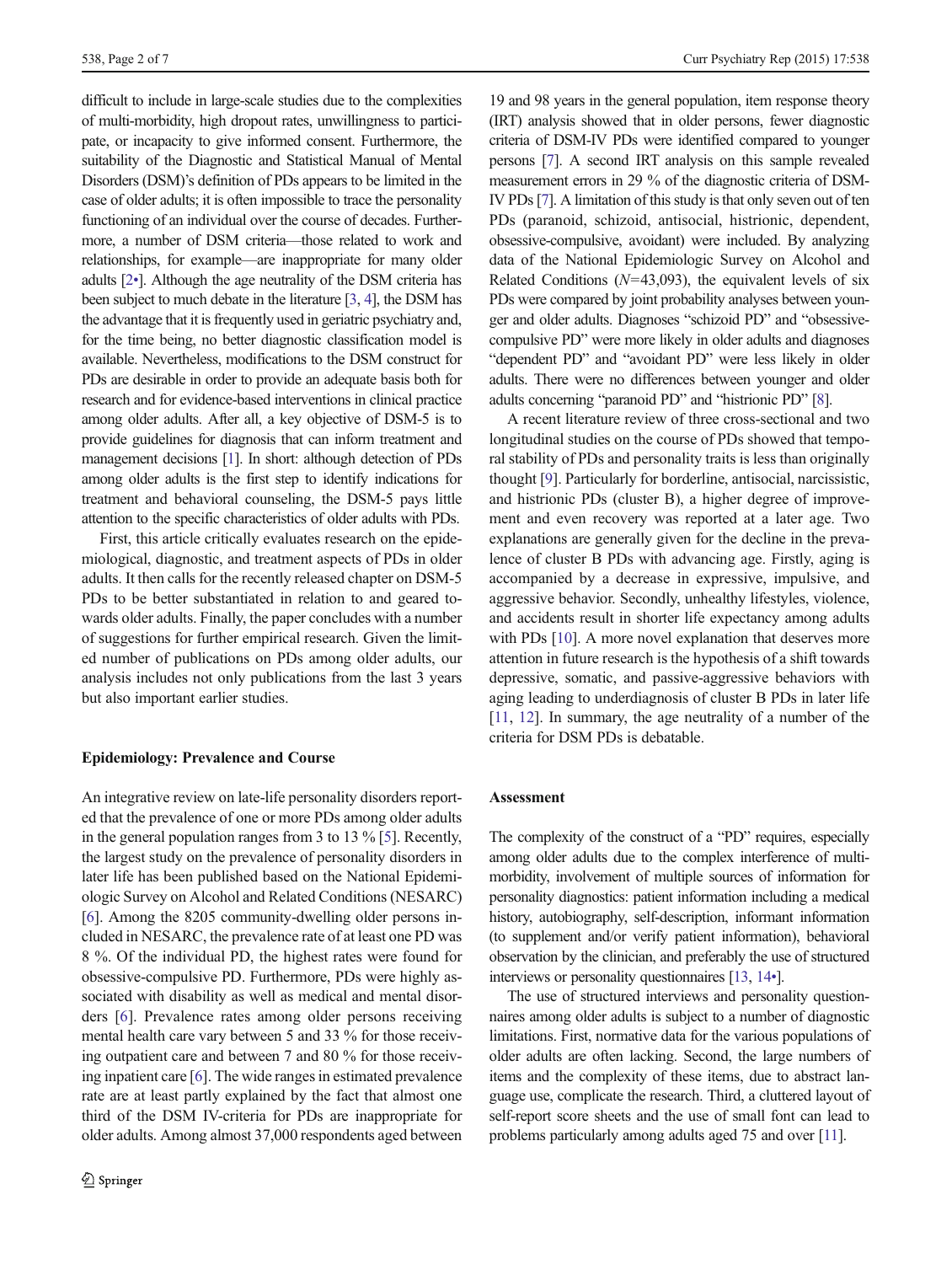A number of personality measures have now been validated for older adults. These can be grouped into three types: selfreport questionnaires, informant-report questionnaires, and screeners. The self-report questionnaire Neuroticism Extraversion Openness Personality Inventory Revised (NEO-PI-R) [\[15\]](#page-5-0), NEO Personality Inventory 3 (NEO-PI-3) [\[16](#page-5-0)], and shortened versions thereof—the NEO Personality Inventory Revised Short Form (NEO-PI-R-SF) [\[17](#page-5-0)] and the NEO Five-Factor Inventory (NEO-FFI) [[15](#page-5-0)]—have been validated among older adults. These tests are particularly useful for assessing adaptive personality traits among older adults in the general population, although the NEO-PI-R also seems to assess maladaptive traits [\[18\]](#page-5-0). Nonetheless, psychometric data of the NEO-PI-R for clinical populations of older adults are lacking. An example of an informant-report questionnaire is the so-called Hetero-Anamnestic Personality questionnaire (HAP) [[19\]](#page-5-0), which has been validated for older adults in mental healthcare and nursing home residents. The HAP maps the patient's personality features retrospectively, by asking an informant how the patient behaved before the psychiatric condition (e.g., dementia or depression) was diagnosed or the somatic comorbidity (e.g., a stroke) occurred. The idea here is to prevent bias resulting from a current psychiatric condition or somatic comorbidity. Finally, a 16-item screener for PDs among older outpatients in mental healthcare has been validated: the Gerontological Personality disorder Scale (GPS) [[11](#page-5-0)]. The GPS consists of a patient and an informant version. The sensitivity and specificity of the patient version have been found to be fair (both around 70 %), but the sensitivity and specificity of the informant version are some-what lower [\[11\]](#page-5-0).

In addition, a number of studies have examined the age neutrality of personality questionnaires [[14](#page-5-0)•]. The Assessment of DSM-IV Personality Disorders (ADP-IV) [[20](#page-5-0)], the NEO PI-R [\[15,](#page-5-0) [21](#page-5-0)], the Young Schema Questionnaire (YSQ) [[22\]](#page-5-0), and the Personality Inventory for DSM-5 (PID-5) [\[23](#page-5-0)] have been examined for age neutrality by means of differential item functioning (DIF) and differential test functioning (DTF). An item shows DIF when an older adult does not have the same opportunity as a younger adult to answer an item in the same direction or on the same level on a Likert scale in case the younger and the older adult display the underlying trait to the same degree (and thus have the same total score on the scale). To assess the impact of the DIF items at scale level, a DTF analysis investigates the aggregated effect of all DIF to determine whether the scale can still be used to compare the scores of younger and older adults and even more important, whether the scale is clinically applicable.

In the ADP-IV, DIF was found for only four items (4.3 %) with no DTF on the different personality scales [\[24\]](#page-5-0). Similarly, only 3 % DIF was found for the YSQ, thus also implying age neutrality. DTF was found on the "Entitlement" scale, meaning that this YSQ scale is less suitable for clinical use in older adults [\[25\]](#page-5-0). With respect to the NEO-PI-R, a high degree of DIF for 17 items (7.1 %) and high DTF on the "Extraversion" scale was found; this scale should therefore be applied with caution [\[26\]](#page-5-0). Finally, on the PID-5, DIF was found for 30 items (13.6 %) and high DTF was found for the PID-5 scales "Withdrawal," "Attention Seeking," "Rigid Perfectionism," and "Unusual Beliefs" [\[27\]](#page-5-0). Yet, to date, research on the age neutrality of test items and the implications at scale level is still in its infancies. Generalization of the first findings may be hampered as studies have been conducted in either the general population or highly specific clinical populations like those with substance abuse problems.

## Treatment

The presence of PDs in routine clinical care is relevant from two viewpoints. Firstly, PDs may complicate treatment of comorbid psychiatric disorders [[28\]](#page-5-0) and secondly, the burden of PDs itself can warrant proper treatment of the PD itself in order to improve treatment outcome [\[29](#page-5-0)].

The most recent meta-analysis on the impact of PDs on the outcome of DSM axis I disorders concludes that a comorbid PD doubles the odds of a poor outcome in depression treatment as compared to having with no PDs [\[30](#page-5-0)••]. The only study conducted among older adults showed that the combination of cluster C PDs and residual depressive symptoms predicts a worse course of the depressive symptoms, even after recovery from the index episode of depression [[31\]](#page-5-0).

To date, four treatment studies have been published that have examined (aspects of) psychotherapeutic treatments, which have been developed specifically for the treatment of PDs. Two studies of these studies, however, were conducted on depressed older persons without personality assessment. Although a significant proportion of depressed patients in mental health care institutions suffer from PDs, conclusions of these two studies are at most that dialectical behavioral therapy (DBT) [[32](#page-5-0)] and schema therapy (ST) [\[33](#page-5-0)] are feasible in older patients. Only two studies have examined treatments in older adults with PDs (features) and/or longstanding mood disorders [[34](#page-5-0), [35](#page-5-0)••]. The first study on DBT was a randomized controlled trial on depressed older patients suffering from at least one comorbid PD according to the Structured Clinical Interview for DSM-IV for Axis II (SCID-II) [\[36](#page-5-0)] who did not respond to an initial antidepressant drug therapy. A total of 37 patients were randomized to either antidepressant alone or antidepressant therapy combined with DBT [[34\]](#page-5-0). Antidepressant combined with DBT was significantly superior with respect to improvement on interpersonal sensitivity and on interpersonal aggression at both posttreatment and 6-month follow-up compared to antidepressants alone. Nonetheless, addition of DBT did not significantly improve depressive symptoms over medication alone. In both conditions, about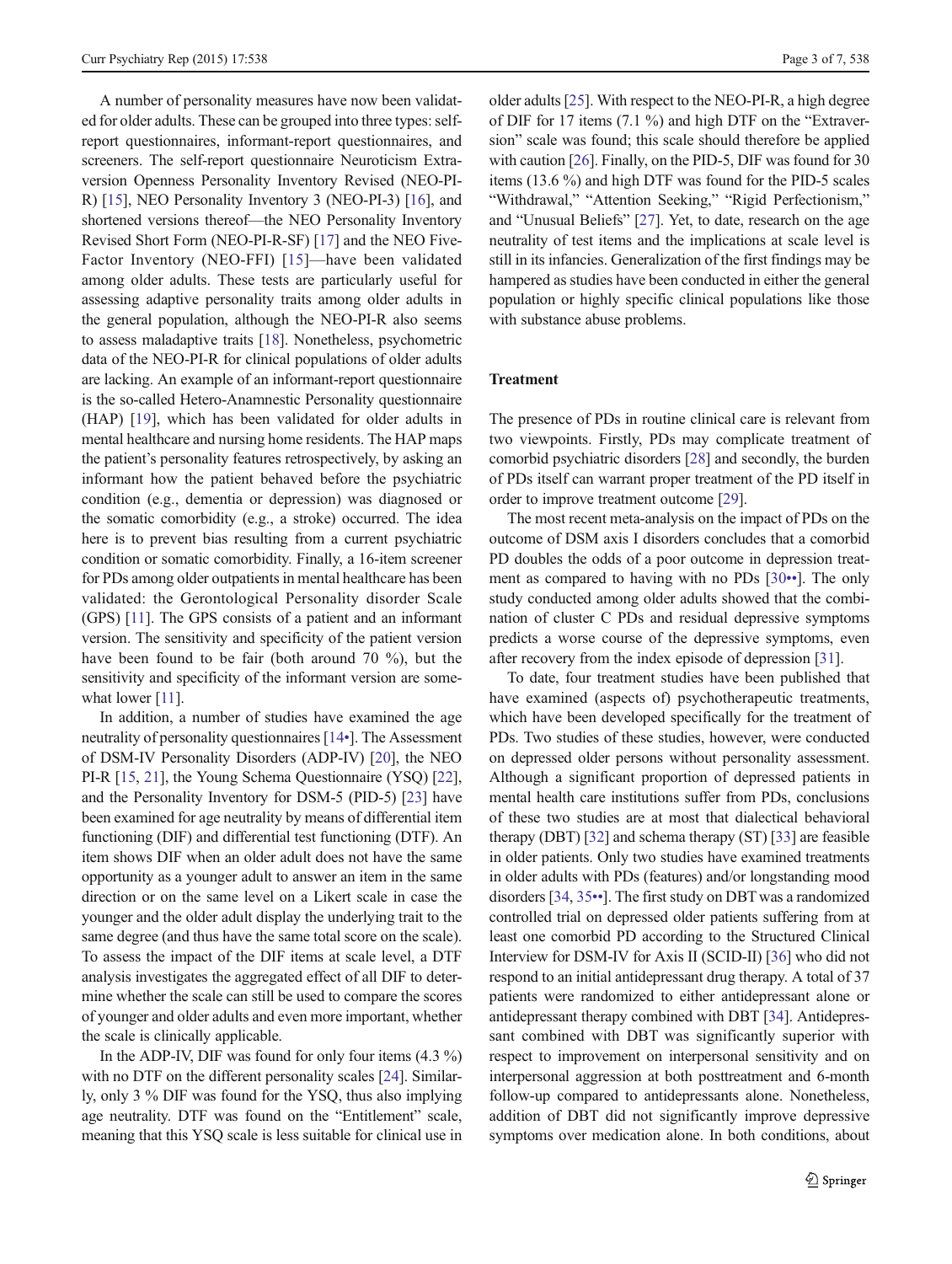half of the PDs were in remission after treatment, which is remarkable as pharmacotherapy has not been proven efficacious in treating PD itself. This suggests that the diagnosis of the PDs might have been confounded by the comorbid depression [\[37\]](#page-6-0).

The second treatment study evaluated short-term schema group therapy for 31 older outpatients suffering from chronic depression and/or a PD (or PD features) in Dutch mental healthcare [[35](#page-5-0)••]. Within a pre-post design (with repeated measures during treatment), a medium treatment effect on the reduction of depressive symptoms, dysfunctional schemas, and schema modes was found, which was comparable to results previously found in adults [[38\]](#page-6-0). Interestingly, this study demonstrated that the reduction in symptoms was mediated by a change in dysfunctional schemas, which supports the effectiveness of schema therapy for older adults [\[35](#page-5-0)••]. Moreover, Videler et al. suggested integrating age-specific aspects to increase the power of schema therapy for older adults, such as the changing life perspective, the beliefs about —and consequences of—somatic ailments, cohort beliefs and the sociocultural context, change in role investment, and intergenerational linkages.

In summary, these two treatment studies clearly show the feasibility of psychotherapy for PDs and/or PD features in later life. Moreover, these initial results suggest that the effectiveness for older adults with severe mood disorders and/or personality problems is comparable with results achieved in younger age groups. Nonetheless, given the small and heterogeneous study populations, results cannot straightforwardly be generalized to other populations.

## DSM-5 PDs Sections II and III

The recently published DSM-5 [\[1](#page-4-0)] largely retains the old DSM-IV classification for PDs with its corresponding categories [[39](#page-6-0)]. However, one remarkable exception is the "Personality change due to another medical condition." The DSM-IV [\[39\]](#page-6-0) subsumes "Personality change due to another medical condition" under the section "Psychological disorders due to a somatic condition." In the DSM-5, this disorder appears in the "Personality disorders" chapter of section II (Diagnostic Criteria and Codes) under the subheading "Other personality disorders." However, the general criteria for a PD in the same chapter assert, confusingly, that the personality change due to another medical condition should be excluded in order to diagnose a PD (criterion F, p. 647).

Given the diagnostic heterogeneity within categories and high degree of comorbidity, a dimensional approach was initially advocated. Ultimately, it was only included in the DSM-5 as an alternative or experimental model for PDs (section III, "Emerging measures and models"), since more research is needed, also on the clinical applicability of this proposal [\[40](#page-6-0)–[42\]](#page-6-0). Only six prototypes of PDs (schizotypal, borderline, antisocial, narcissistic, avoidant, and obsessivecompulsive) were retained to address diagnostic overlap, based on two criteria: significant disturbances in personal and interpersonal functioning (criterion A) and the presence of one or more of the five pathological personality traits (negative affectivity, detachment, antagonism, disinhibition, and psychoticism) and the 25 facets associated with these traits (criterion B). To our knowledge, only two empirical studies on the dimensional DSM-5 model have been conducted in older adults, both focusing on criterion B using the PID-5 [[27,](#page-5-0) [43\]](#page-6-0).

The dimensional DSM-5 model not only gives opportunities for geriatric psychiatry but also threats [\[44](#page-6-0)]. The main threat in geriatric psychiatry is subjecting older adults to extensive interviews and tests to assess their intrapersonal and interpersonal functioning as well as the five pathological personality traits and associated facets. Moreover, it seems unlikely that the validity and reliability of the standardized instruments will have similar psychometric properties when used in geriatric psychiatry.

The opportunity arises to study whether this new model or aspects thereof are useful for older adults in mental healthcare and nursing home residents. To make the next version of the DSM-5 more valid for older adults, research in these areas is essential and older populations must be involved in the further development of section III. Otherwise, as is the case with the previous editions of the DSM, we risk that criteria remain inadequate for older adults [[7,](#page-5-0) [8\]](#page-5-0).

### Late-onset PD in a Revised Version of DSM-5?

It is notable that the chapter on PDs in both the DSM-IV and the DSM-5—despite the earlier mention of a persistent course of PDs—asserts that a PD can in fact worsen later in life: "A PD may be exacerbated following the loss of significant supporting persons (e.g., a spouse) or previously stabilizing social situations (e.g., a job) (p. 648)." Moreover, the experimental DSM-5 model for PDs (section III, "Emerging measures and models") emphasizes the "relative stability" in the general criteria for a PD (criterion D, p. 761). These nuances can do justice to the importance of life transitions and negative life events in affecting the degree of severity of a PD, but do not acknowledge that an underlying personality constellation and limitations in adaptive coping mechanisms can lead to the development of a PD for the first time in later life, at a syndromal or clinical level. In contrast, case studies and expert opinions point to the existence of late-onset PDs, which first manifest themselves at an older age [[6\]](#page-5-0).

However, questions are raised about the notion of lateonset personality pathology, since an individual's early development strongly influences the development of PDs in the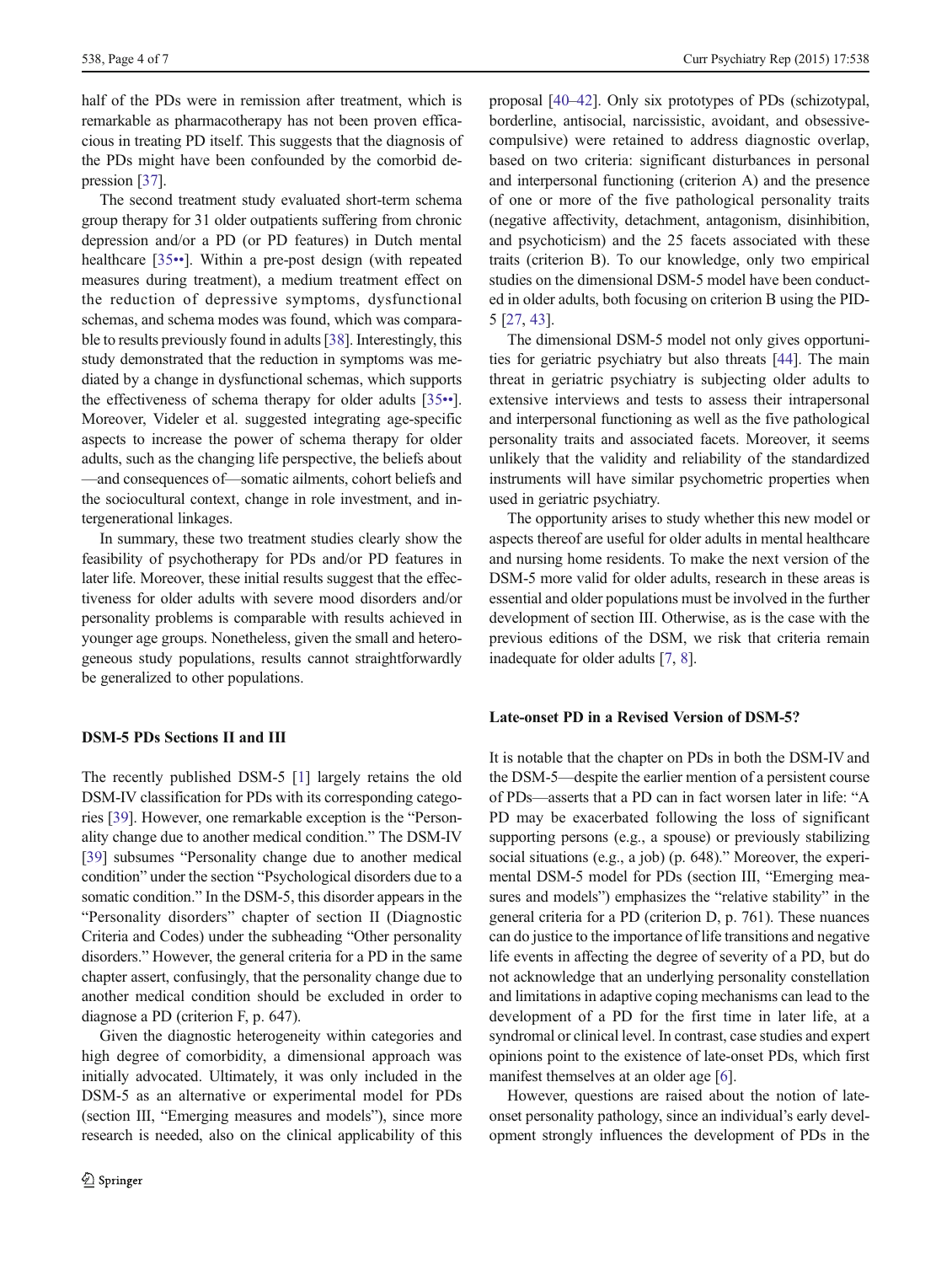<span id="page-4-0"></span>narrow sense. Careful analysis of late-onset PDs reveals the presence in most cases of subsyndromal or subclinical PDs that were either denied, accepted, or adequately compensated for by the adult in the individual's environment, and therefore, clinical threshold of a PD was not reached earlier. In later life, changes in the individual's living circumstances and/or reduced positive reinforcement may lead to a decrease in adaptation to environmental factors, whereby the maladaptive personality traits and limitations in personality functioning can become more manifest. After all, the biopsychosocial aspects of aging place great demands on the individual's capacity to adapt to their changing living circumstances, especially in a vulnerable group with subsyndromal PDs. Three examples from clinical practice are (1) increased envy and personal grandiosity among previous successful narcissists as a result of forced retirement; (2) increased rigidity as well as preoccupation with mental and interpersonal control among older adults with obsessive-compulsive traits as a result of a loss of control due to physical or mental decline; and (3) severe clinging behavior among individuals with dependent personality traits after the death of the caring spouse. In contrast to the DSM-5, the 11th edition of the International Statistical Classification of Diseases and Related Health Problem [\[45](#page-6-0)] will likely include the construct late-onset PD.

Specification in the next DSM edition (PD specify late-onset) would foster identification of indications for treatment and appropriate behavioral advice for caregivers and professionals.

### Further Empirical Research

Further research should be carried out into the prevalence and course of PDs among older adults using items and scales with demonstrated age neutrality. With regard to clinical practice, common personality questionnaires and interviews in adult care must be adapted and validated for older in- and outpatient populations. A means of assessing criterion A of the experimental DSM-5 model for PDs must also be developed. Finally, research on the construct and discriminant validity of the experimental DSM-5 PDs, late-onset PDs, and personality changes due to another medical condition among older adults is necessary.

Better diagnostic criteria instruments will facilitate treatment studies. In this field, replication studies of randomized controlled studies are needed to generalize the results of "proven" therapies in adult care to older persons with PDs. These studies should not only evaluate psychotherapies such as schema therapy, mentalization-based therapy, and dialectical behavior therapy but also pharmacotherapy. Psychotherapy studies should also evaluate the added value of "gerotopics" like the role played by loss of health and autonomy, cohort beliefs, sociocultural context, somatic comorbidity, intergenerational linkages, and changing life perspectives [\[13\]](#page-5-0). Both efficacy studies in well-described homogeneous

older populations as well as (cost-)effectiveness research with broad inclusion criteria should be conducted in different clinical settings. Specifically for older patients hospitalized in mental health centers or nursing homes, studies on behavioral counseling are needed.

## Conclusions

Despite the limited number of epidemiological, psychometric, and treatment studies on PDs in older adults, recent studies since 2011 show a cautious optimistic future. Firstly, awareness is growing for the need of age-specific personality tests, the age neutrality of specific items/scales, and cross-validation of personality questionnaires in older populations that have been developed in younger age groups. Secondly, the first treatment study shows a cautious therapeutic optimism, although more rigorous studies are clearly warranted.

More research on PDs in later life will probably stimulate the development of age-neutral criteria or, where necessary, age-specific diagnostic criteria that can be taken into account in update of the DSM classification system. Based on current knowledge, we call for an inclusion of "late-onset PD" in the next version of the DSM-5 and reconsideration of the positioning of "Personality change due to another medical condition." This will not only do more justice to the changes in personality traits experienced in later life but will also provide more focused indications for specific therapies and the use of more appropriate behavioral counseling. Given that the number of older adults with PDs—and the corresponding demand for care—will only increase in many Western and Asian countries in the future, these issues are becoming all the more pressing.

#### Compliance with Ethics Guidelines

Conflict of Interest S. P. J. van Alphen, S. D. M. van Dijk, A. C. Videler, G. Rossi, E. Dierckx, F. Bouckaert, and R. C. Oude Voshaar declare that they have no conflict of interest.

Human and Animal Rights and Informed Consent This article does not contain any studies with human or animal subjects performed by any of the authors.

#### References

Papers of particular interest, published recently, have been highlighted as:

- Of importance
- •• Of major importance
	- 1. American Psychiatric Association. Diagnostical and statistical manual of mental disorders. 5th ed. Washington: American Psychiatric Publishing; 2013.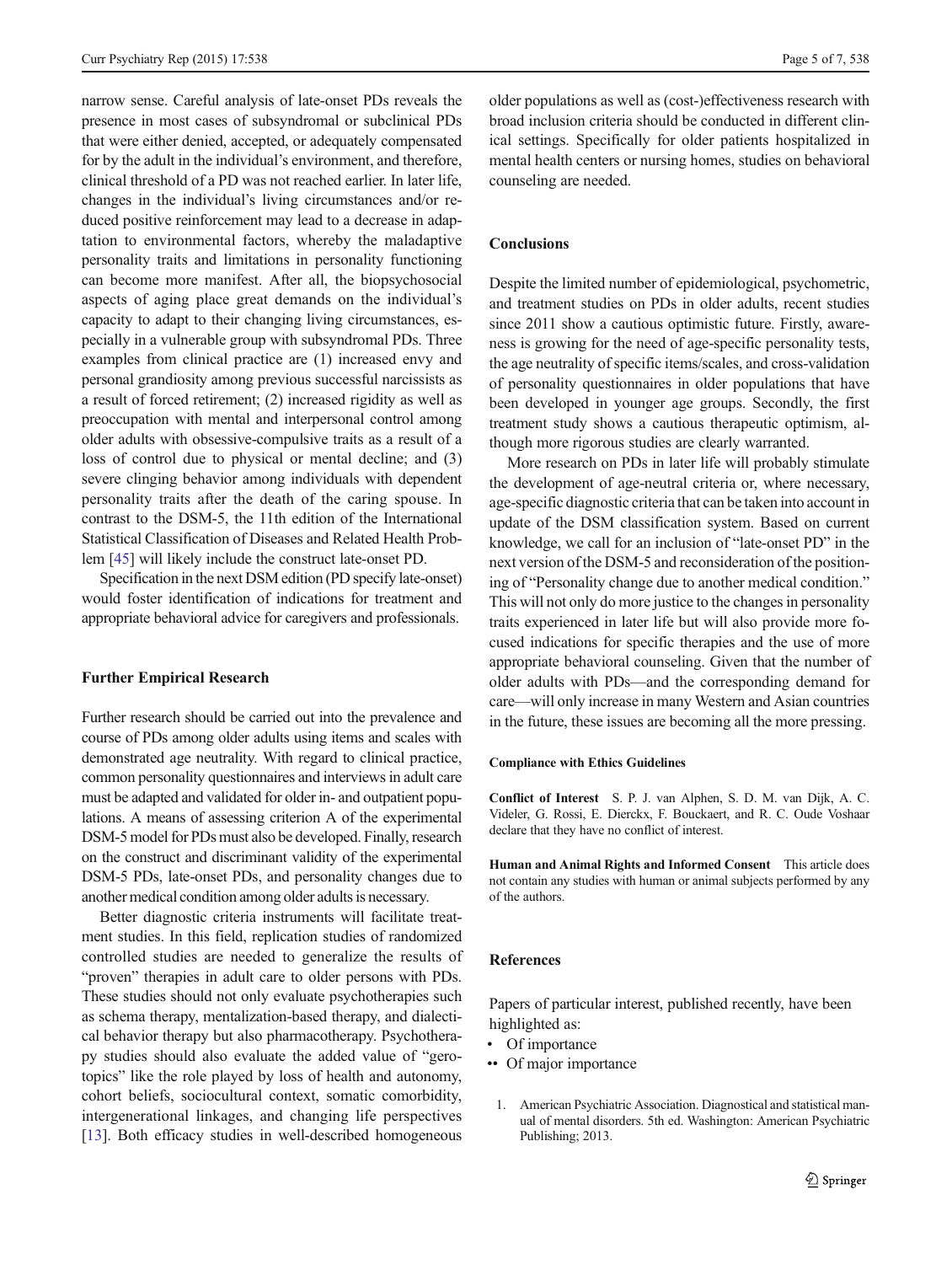- <span id="page-5-0"></span>2.• Oltmanns TF, Balsis S. Personality disorders in later life: questions about the measurement, course, and impact of disorders. Annu Rev Clin Psychol. 2011;7:321–49. Review which explores the benefits of considering older adults in the study of personality disorders.
- 3. Agronin ME, Maletta G. Personality disorders in late life. Understanding and overcoming the gap in research. Am J Geriatr Psychiatr. 2000;8(1):4–18.
- 4. Segal DL, Coolidge FL, Rosowsky E. Personality disorders and older adults: diagnosis, assessment and treatment. New Jersey: John Wiley & Sons Inc; 2006.
- 5. Van Alphen SPJ, Derksen JJ, Sadavoy JJ, Rosowsky EE. Features and challenges of personality disorders in late life. Aging Ment Health. 2012;16(7):805–10.
- 6. Schuster JP, Hoertel N, Le Strat Y, Manetti A, Limoson F. Personality disorders in older adults: findings from the National Epidemiologic Survey on Alcohol and Related Conditions. Am J Geriatr Psychiatr. 2013;21(8):757–68.
- 7. Balsis S, Gleason ME, Woods CM, Oltmanns TF. An item response theory analysis of DSM-IV personality disorder criteria across younger and older age groups. Psychol Aging. 2007;22(1):171–85.
- 8. Balsis S, Woods CM, Gleason ME, Oltmanns TF. Over and underdiagnosis of personality disorders in older adults. Am J of Geriatr Psychiatr. 2007;15(9):742–53.
- 9. Debast I, Rossi G, Van Alphen SPJ, Pauwels E, Cleas L, Dierckx E, et al. Age-neutrality of dichotomously and dimensionally measured DSM-5 Section II personality disorder criteria. (submitted).
- 10. Black DW, Baumgard CH, Bell SE. A 16- to 45-year follow-up of 71 men with antisocial personality disorder. Compr Psychiatry. 1995;36(2):130–40.
- 11. Van Alphen SPJ, Engelen GJJA, Kuin Y, Hoijtink HJA, Derksen JJL. A preliminary study of the diagnostic accuracy of the Gerontological Personality disorders Scale (GPS). Int J Geriatr Psychiatr. 2006;21(9):862–8.
- 12. Van Alphen SPJ, Nijhuis PEP, Oei TI. Antisocial personality disorder in older adults. A qualitative study of Dutch forensic psychiatrists and forensic psychologists. Int J Geriatr Psychiatr. 2007;22(8): 813–5.
- 13. Van Alphen SPJ, Bolwerk N, Videler AC, Tummers JHA, Van Royen RJJ, Barendse HPJ, et al. Age related aspects and clinical implementations of diagnosis and treatment of personality disorders in older adults. Clin Gerontol. 2012;1:27–41.
- 14.• Rossi G, Van den Broek J, Dierckx E, Segal D, Van Alphen SJP. Personality assessment among older adults: the value of personality questionnaires unraveled. Aging Ment Health. 2014;24:1–5. One of the first studies on the age neutrality of test items and the implications. DTF analysis investigates the aggregated effect of all DIF to determine whether the scale can still be used to compare the scores of younger and older adults.
- 15. Costa PT, McCrae RR. Revised NEO Personality Inventory (NEO-PI-R) and the Five Factor Inventory (NEO-FFI): Professional manual. Odessa: Psychological Assessment Resources Inc; 1992.
- 16. Costa Jr PT, McCrae RR. NEO Inventories professional manual for NEO-PI-3, NEO FFI-3 & NEO-PI-R. Odessa: Psychological Assessment Resources; 2010.
- 17. Mooi B, Comijs HC, De Fruyt F, De Ridder D, Hoekstra HA, Beekman AT. A NEO-PI-R short form for older adults. Int J Methods Psychiatr Res. 2011;20(3):135–44.
- 18. Van den Broeck J, Rossi G, De Clercq B, Dierckx E, Bastiaansen L. Validation of the FFM PD count technique for screening personality pathology in later middle-aged and older adults. Aging Ment Health. 2013;17(2):180–8.
- 19. Barendse HPJ, Thissen AJC, Rossi G, Oei TI, Van Alphen SPJ. Psychometric properties of an informant personality questionnaire (the HAP) in a sample of older adults in the Netherlands and Belgium. Aging Ment Health. 2013;17(5):623–9.
- 20. Schotte C, De Doncker D. ADP-IV Questionnaire. University Hospital Antwerp: 1994.
- 21. Miller JD, Maples J, Few LR, Morse JQ, Yaggi KE, Pilkonis PA. Using clinician-rated five-factor model data to score the DSM-IV personality disorders. J Pers Assess. 2010;92(4):296–305.
- 22. Young JE, Brown G. Cognitive therapy for personality disorders: a schema-focused approach. Sarasota: Professional Resource Press; 1994.
- 23. Krueger RF, Derringer J, Markon KE, Watson D, Skodol AE. Initial construction of a maladaptive personality trait model and inventory for DSM-5. Psychol Med. 2012;42(9):1879–90.
- 24. Debast I, Van Alphen SPJ, Rossi G, Tummers JHA, Bolwerk N, Derksen JLL, et al. Personality traits and personality disorders in late middle and old age: do they remain stable? A literature review (in press).
- 25. Pauwels E, Claes L, Dierckx E, Debast I, Van Alphen SPJ, Rossi G, et al. Age neutrality of the young schema questionnaire in patients with a substance use disorder. Int Psychogeriatr. 2014;3:1–10.
- 26. Van den Broeck J, Rossi G, Dierickx E, De Clercq B. Potential age bias in the NEO-PI-R: differential item functioning in older versus younger adults. J Psychopathol Behav Assess. 2012;3:361–9.
- 27. Van den Broeck J, Bastiaansen L, Rossi G, Dierckx E, De Clercq B. Age neutrality of the traits facets proposed for personality disorders in DSM-5: A DIFAS analysis of the PID-5. J Psychopathol Behav Assess. 2013;35:487–94.
- 28. Rosenbluth M, Macqueen G, McIntyre RS, Beaulieu S, Schaffer A, Canadian Network for Mood and Anxiety Treatments (CANMAT) Task Force. The CANMAT task force recommendations for the management of patients with mood disorders and comorbid personality disorders. Ann Clin Psychiatr. 2012;24(1):56–68.
- 29. Newton-Howes G, Tyrer P, Johnson T. Personality disorder and the outcome of depression: meta-analysis of published studies. Br J Psychiatry. 2006;188:13–20.
- 30.•• Newton-Howes G, Tyrer P, Johnson T, Mulder R, Kool S, Dekker J, et al. Influence of personality on the outcome of treatment in depression: systematic review and meta-analysis. J Pers Disord. 2014;28(4):577–93. The most recent meta-analysis in this field concludes that a personality disorder comorbid to a depressive disorder more than doubles the odds of a poor outcome in depression treatment as compared to those with no personality disorder.
- 31. Morse JQ, Pilkonis PA, Houck PR, Frank E, Reynolds 3rd CF. Impact of cluster C personality disorders on outcomes of acute and maintenance treatment in late-life depression. Am J Geriatr Psychiatr. 2005;13(9):808–14.
- 32. Lynch TR, Morse JQ, Mendelson T, Robins CJ. Dialectical behavior therapy for depressed older adults: a randomized pilot study. Am J Geriatr Psychiatr. 2003;11(1):33–45.
- 33. Kindynis S, Burlacu S, Louville P, Limosin F. Effect of schemafocused therapy on depression, anxiety and maladaptive cognitive schemas in the elderly. Encéphale. 2013;39(6):393–400.
- 34. Lynch TR, Cheavens JS, Cukrowitz KC, Thorp SR, Bronner L, Beyer J. Treatment of adults with co-morbid personality disorder and depression: a dialectical behaviour therapy approach. Int J Geriatr Psychiatr. 2007;22(2):131–43.
- 35.•• Videler AC, Rossi G, Schoevaars MH, Van der Feltz-Cornelis CM, Van Alphen SPJ. Effects of schema group therapy in older outpatients: a proof of concept study. Int Psychogeriatr. 2014;26(10):1709–17. The second treatment study conducted on ST evaluated short-term schema group therapy. It demonstrates a reduction in symptoms mediated by a change in dysfunctional schemas, which supports the effectiveness of ST for older adults.
- 36. First MB, Gibbon M, Spitzer RL, Williams JBW, Benjamin LS. Structured Clinical Interview for DSM-IV Axis II Personality Disorders (SCID-II). Washington: American Psychiatric Press Inc; 1997.